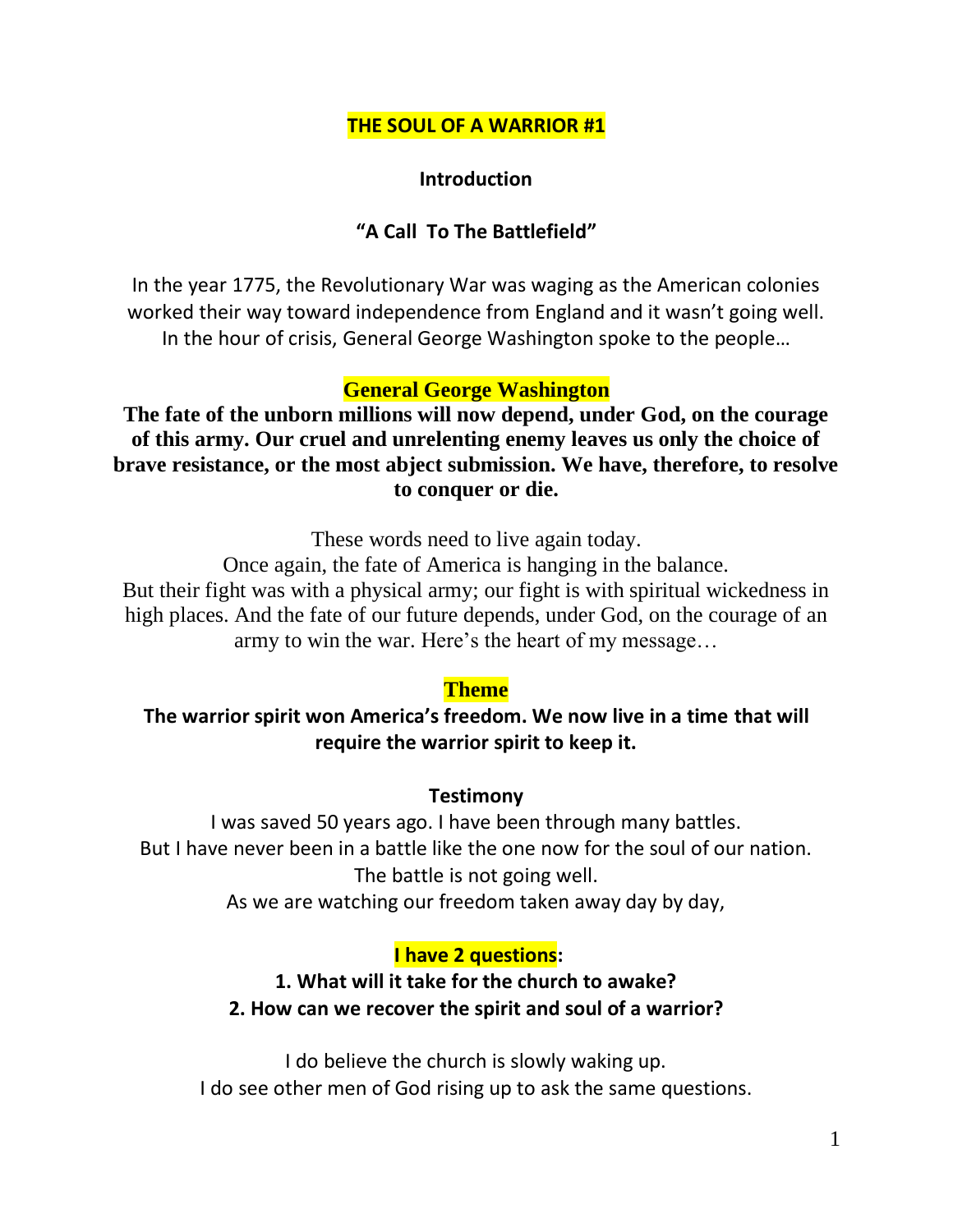## **R. Arthur Matthews, "Born for Battle"**

**My burden relates to the flood of evil that the devil is pouring into the world, and at the same time the passivity of many of God's saints as they view this state of affairs, and their ignorance of the part God expects them to play in this warfare against Satan.**

### **Dutch Sheets**

**It seems that far too many Americans have lost the warrior's soul, both naturally and spiritually. Most people want someone else to do their fighting for them. Warriors, on the other hand, fight when necessary and push forward. They are willing to war for what they love and believe in.**

**I. Are We Willing For Warfare?**

### **A. There is a High Cost For Cowardice**

1. I spent many years studying the story of the Exodus; how God brought his people out of Egyptian bondage and into the Promised Land; the whole story is a natural picture of our spiritual deliverance in Christ.

2. Yet after all the miracles and their deliverance by the blood of the lamb and through the Red Sea, Israel spent 40 years in the wilderness! This was a journey that should have taken 2 weeks! I will never forget the day the Lord showed me this scripture…

#### **Exodus 13:17-18 NLT**

**When Pharaoh finally let the people go, God did not lead them along the main road that runs through Philistine territory, even though that was the shortest route to the Promised Land. God said, "If the people are faced with a battle, they might change their minds and return to Egypt." So God led them in a roundabout way through the wilderness toward the Red Sea. Thus the Israelites left Egypt like an army ready for battle.**

3. Consider the high cost of cowardice! Here is what happens when the people of God have not the soul of a warrior.

• Many of God's people wonder why they can't get a breakthrough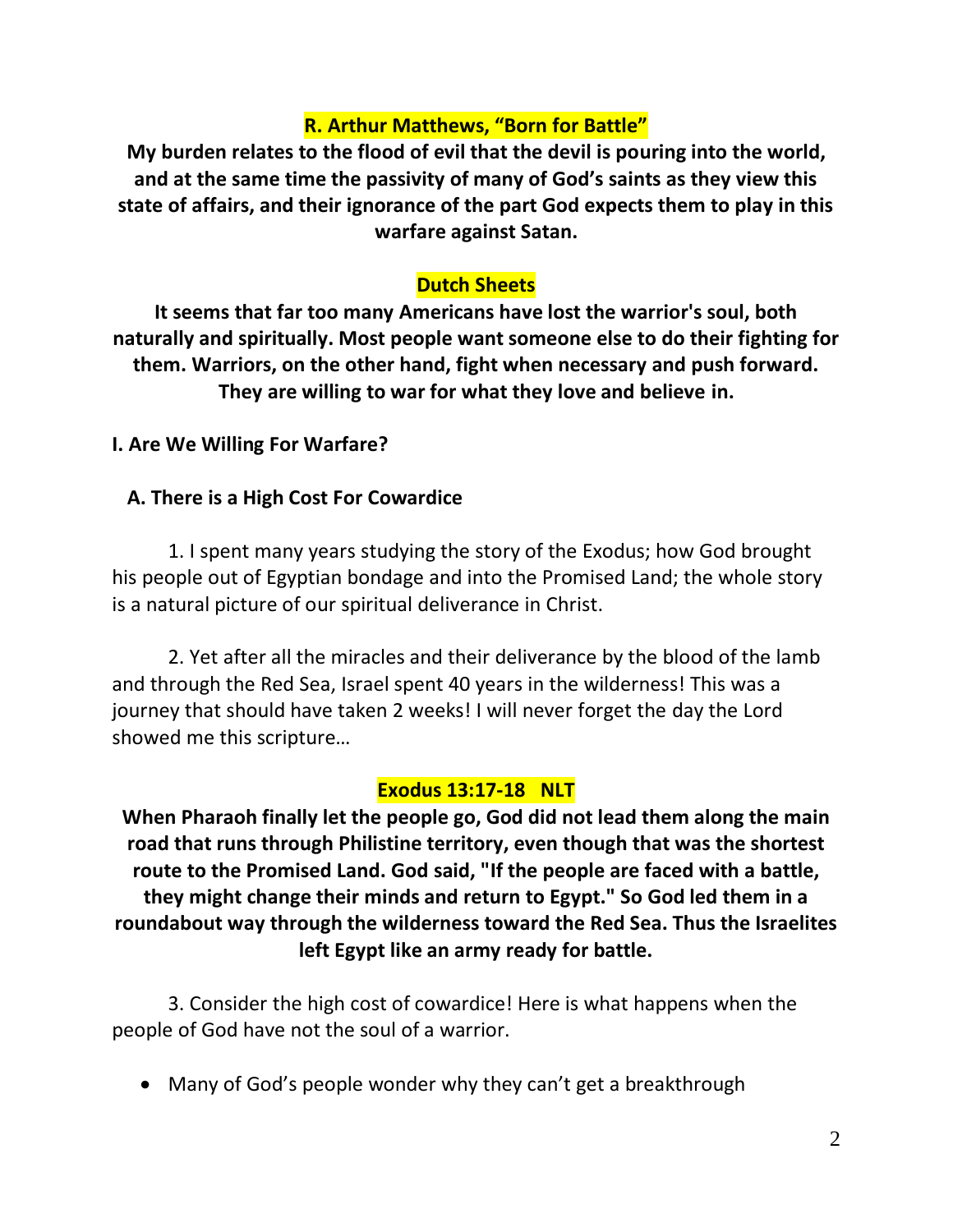- They don't realize that God will not take you into your Promised Land if you are afraid of a fight!
- God had set them free from Egypt; but now they're in bondage to a wilderness because of a lack of bravery
- Notice the last line of the passage: "The Israelites left Egypt like an army ready for battle". They left Egypt LOOKING like an army ready for battle (on the outside) but they had not warrior soul (on the inside)

4. The Psalmist says the same thing happened many years later with the Tribe of Ephraim.

### **Psalm 78:9 NLT**

# **The warriors of Ephraim, though armed with bows, turned their backs and fled on the day of battle.**

a. Here we have mighty Ephraim, one of the largest tribes, the tribe that produced Joshua: they looked like warriors, they had all the weapons, but they turned their backs and ran ON THE DAY OF BATTLE.

5. This reminds me of the American Church; we look like an army; but we don't act like an army.

a. I play golf; and I can dress up to look like a pro golfer; but when the game is on you know I'm not.

6. The game is on; and God is going to reveal who has the soul of a warrior and who doesn't. This is what He does in hard times. Let me talk about that a bit.

### **B. Weak Men Create Hard Times**

1. I recently read one of the wisest words I've heard in a while that didn't come out of the Bible.

## **G. Michael Hopf, "Those Who Remain"**

**Hard times create strong men. Strong men create good times. Good times create weak men. And weak men create hard times.**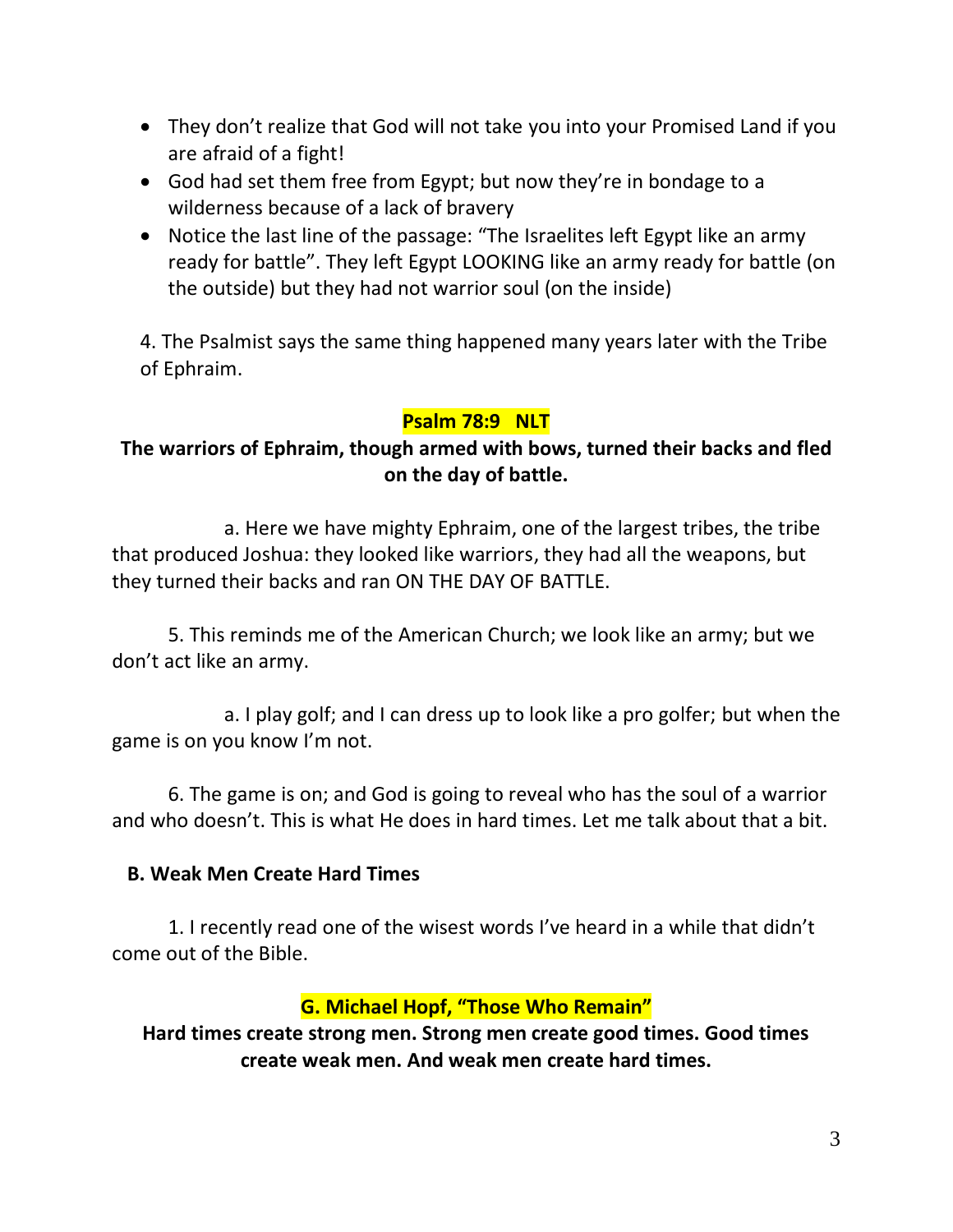2. The more I meditate on this one the more I see how it describes a kind of 'circle of life'; it is how the world works.

3. Let's work through this. First: Hard times create strong men.

a. Think of how many heroes of the faith came forth in hard times!

- Noah-built an ark and saved the world in a time of universal wickedness
- Joseph-betrayed by his brothers, sold as a slave, molded as a king in a prison
- Moses-sent by God to confront the mightiest political powers on earth

b. Think of how hard times created strong men in American history.

- The Pilgrims
- George Washington and the Founding Fathers
- All the great patriots of the World Wars

**Hard times create strong men. Strong men create good times.**

c. God uses hard times to create strong men; and strong men create good times.

d. This is what happened when God raised up President Trump to create good times out of the hard times the previous President brought us into. He was a strong man who created a good time.

4. But there is a problem with good times:

**Good times create weak men. And weak men create hard times.**

a. The notorious Italian politician Machiavelli said this about how the children of strong kings let the soft life make them weak.

## **Niccolo Machiavelli**

**When they began to think sovereignty as hereditary, the children quickly degenerated from their fathers; and, so instead of trying to equal their father's virtues, they considered that a prince had nothing else to do than to excel all the rest in idleness, indulgence, and every other variety of pleasure.**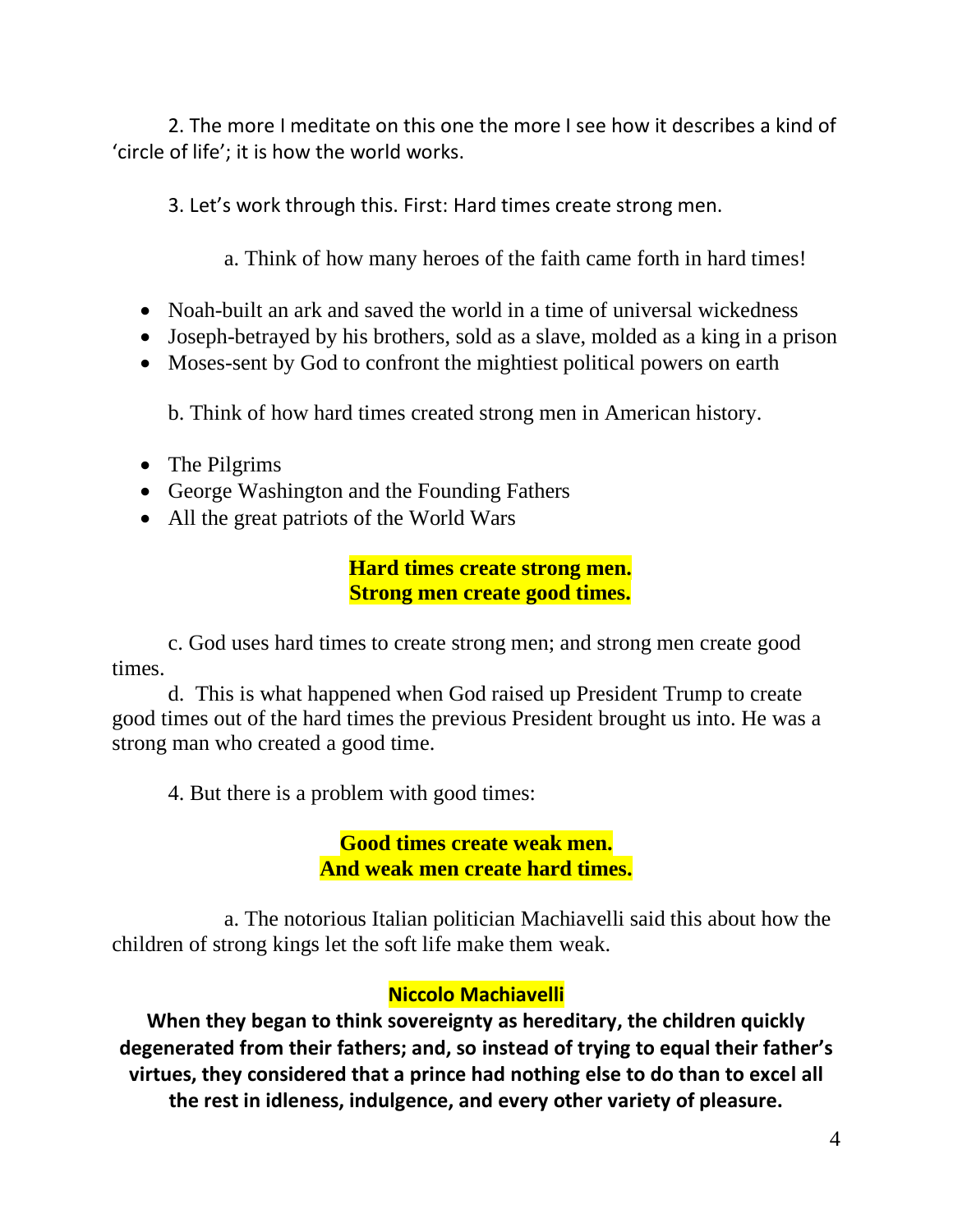## **b. We see this cycle 7 times in the Book of Judges.**

- God would bless His people (Good times)
- But good times created weak men and the nation would backslide
- The weak men then created hard times and they would cry out to God
- Then God would use the hard times to create strong men; like Gideon and Samson
- The strong men created good times for a while; but then the cycle would begin again!

5. This is exactly what has happened in America; our prosperity has put us in peril. We took God's goodness for granted.

- The church went to sleep
- The Christians didn't vote
- Our good times created weak men and we ended up with weak men getting elected

6. Now weak men are creating hard times!

a. Not just weak men in political office-weak men in the pulpit-weak men in the pews.

b. These weak men are creating hard times

c. The good news is that God will use these hard times to create strong men again.

7. God will not deliver us with 'chocolate soldiers'! 100 years ago, English evangelist C.T. Studd wrote a book about pantywaist Christians; he called them 'chocolate soldiers' because they melt quickly in the heat of battle.

# **C.T. Studd**

# **Heroism is the lost chord of present-day Christianity**. **Every true soldier is a hero. A soldier without heroism is a chocolate soldier. And who has not been stirred to scorn and mirth at the very thought of a chocolate soldier?**

a. Studd wrote about how peace and war relate to the Christian life.

b. He tells us how, in a certain sense, God's people never really come into their own without an element of the warrior spirit.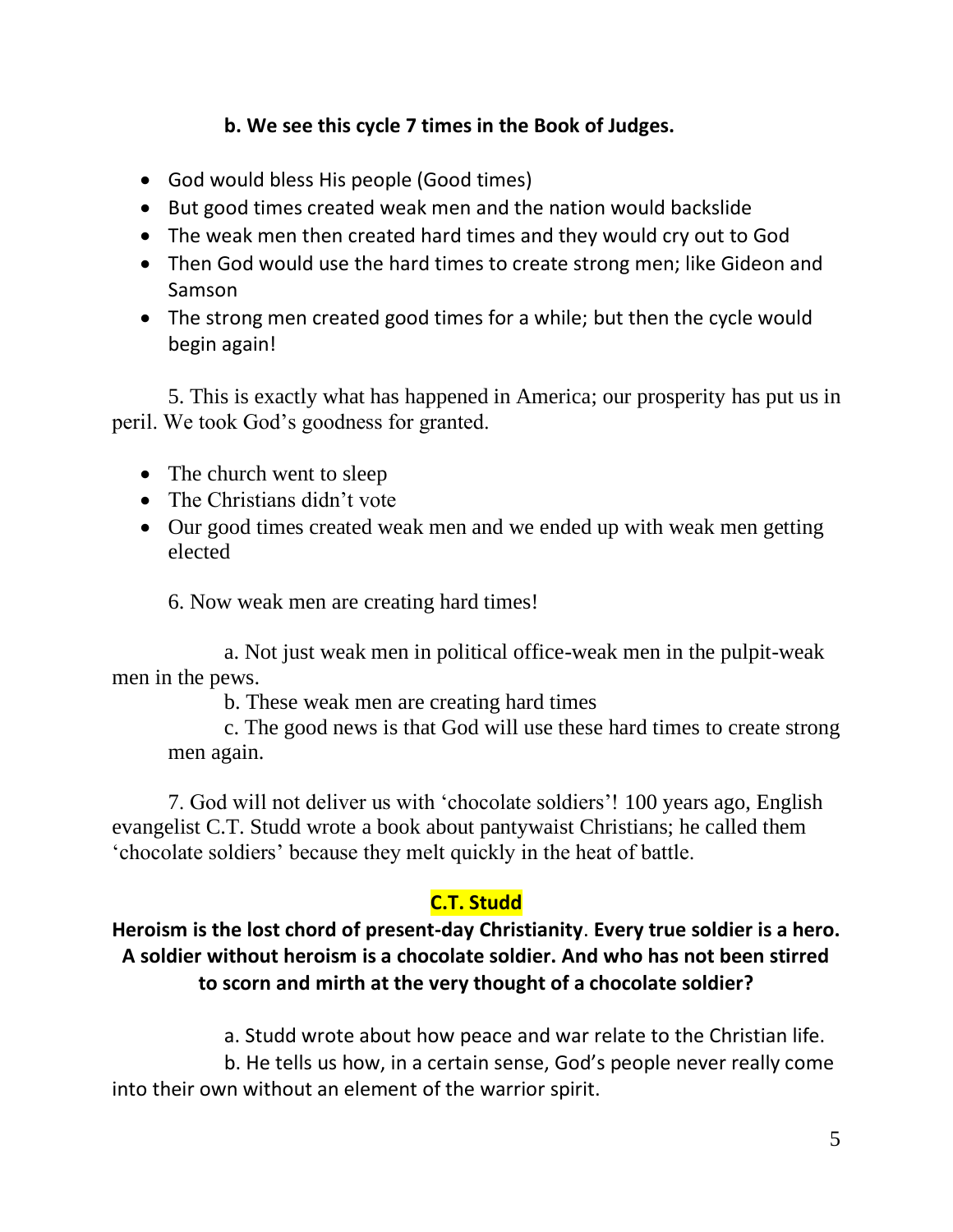# **C.T. Studd**

**In peace true soldiers are captive lions, fretting in their cages. War gives them their liberty and sends them, like boys bounding out of school, to obtain their heart's desire or perish in the attempt. Battle is the soldier's vital breath! Peace turns him into a sleeping asthmatic. War makes him a whole man again, and gives him the heart, strength, and vigor of a hero.**

# **C.T. Studd**

**A soldier without heroism is a chocolate Christian, dissolving in water and melting at the smell of fire. Sweeties they are, bonbons and lollipops.**

c. America's greatest WWII General George Patton told his troops:

# **George Patton**

### **You must acquire the soul of a warrior.**

8. This war will never be won by chocolate soldiers.

a. England Prime Minister Margaret Thatcher was known as the "Iron Lady"; here's what she told her people a generation ago:

# **Margaret Thatcher in 1979**

**"The choice facing the nation is between two totally different ways of life. And what a prize we have to fight for: no less than the chance to banish from our land the dark, divisive clouds of Marxist socialism and bring together men and women from all walks of life who share a belief in freedom."**

9. The battle is on. The stakes have never been higher.

## **III. Close**

## **A. Rules of Engagement**

1. Before we close, we need to establish some 'Rules of Engagement'.

2. The Kingdom of God has many paradoxes and this is one of them.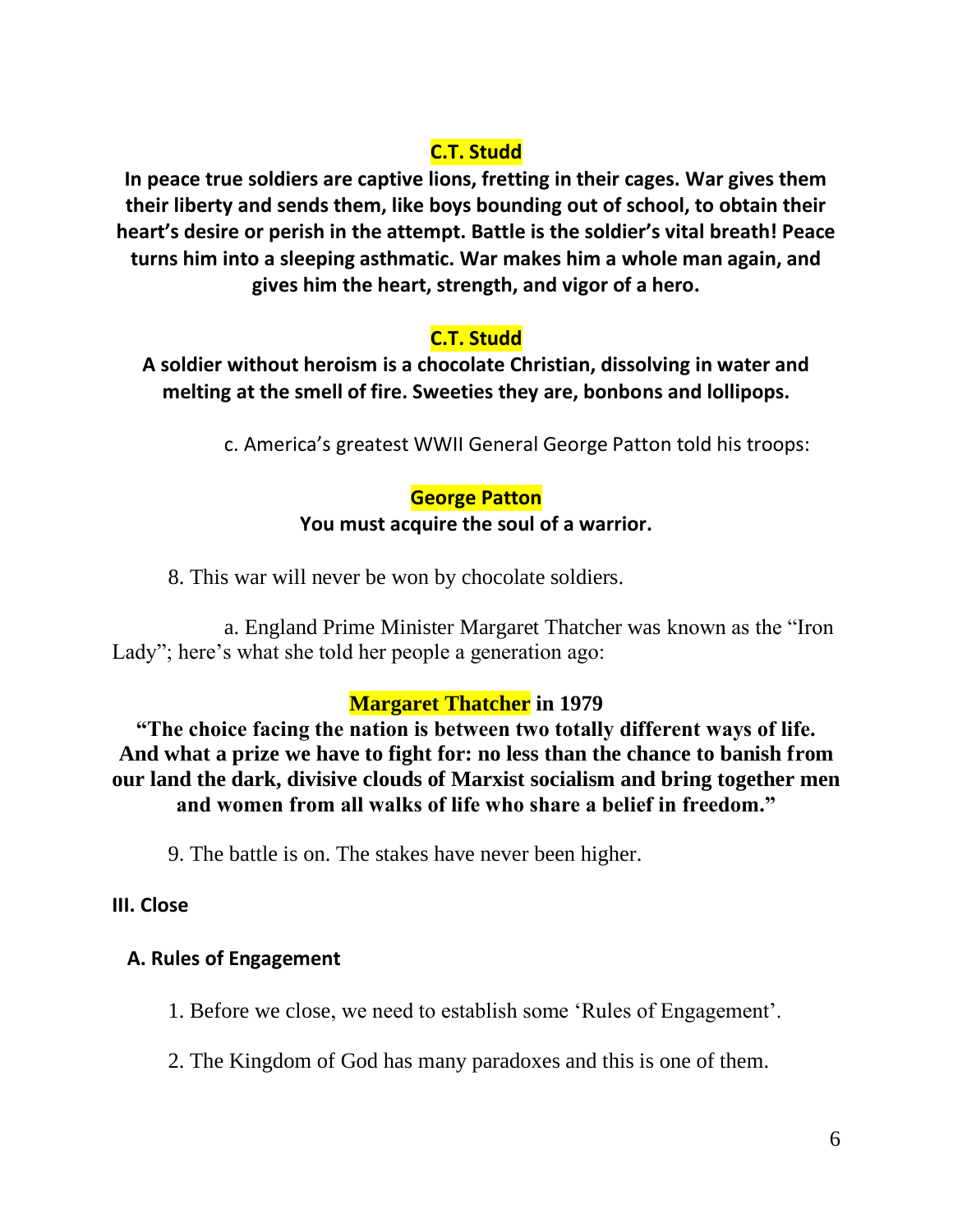Christ calls us to love our enemies; commanded to seek peace with all men. And at the same time, we are called to a battle. But it's a spiritual battle!

# **Ephesians 6:10-11**

**Finally, my brethren, be strong in the Lord and in the power of His might. Put on the whole armor of God, that you may be able to stand against the wiles of the devil.** 

a. We must never forget we are dealing with the devil! Not flesh and blood!

# **Ephesians 6:12-13**

**For we do not wrestle against flesh and blood, but against principalities, against powers, against the rulers of the darkness of this age, against spiritual hosts of wickedness in the heavenly places. Therefore take up the whole armor of God, that you may be able to withstand in the evil day, and having done all, to stand.**

3. This is spiritual warfare; but these demonic powers work through human beings that we must also oppose.

## **Dutch Sheets**

**We must war against the kingdom and powers of darkness, false ideologies, and the strategies spawned by both. Also, though 'we wrestle not against flesh and blood', we must boldly oppose, through spiritual weapons, those individuals who war against Christ's cause. To be an agent of change, we must** *possess the heart of a warrior***.**

4. Let me close with something the Lord gave me this morning-He took me to the story of Elisha and his servant when they were surrounded by an enemy army and seemed hopelessly outnumbered.

## **2 Kings 6:15-18**

**And when the servant of the man of God arose early and went out, there was an army, surrounding the city with horses and chariots. And his servant said to him, "Alas, my master! What shall we do?"**

> a. Many of us who know the score are asking this right now! b. And here is what we need to hear…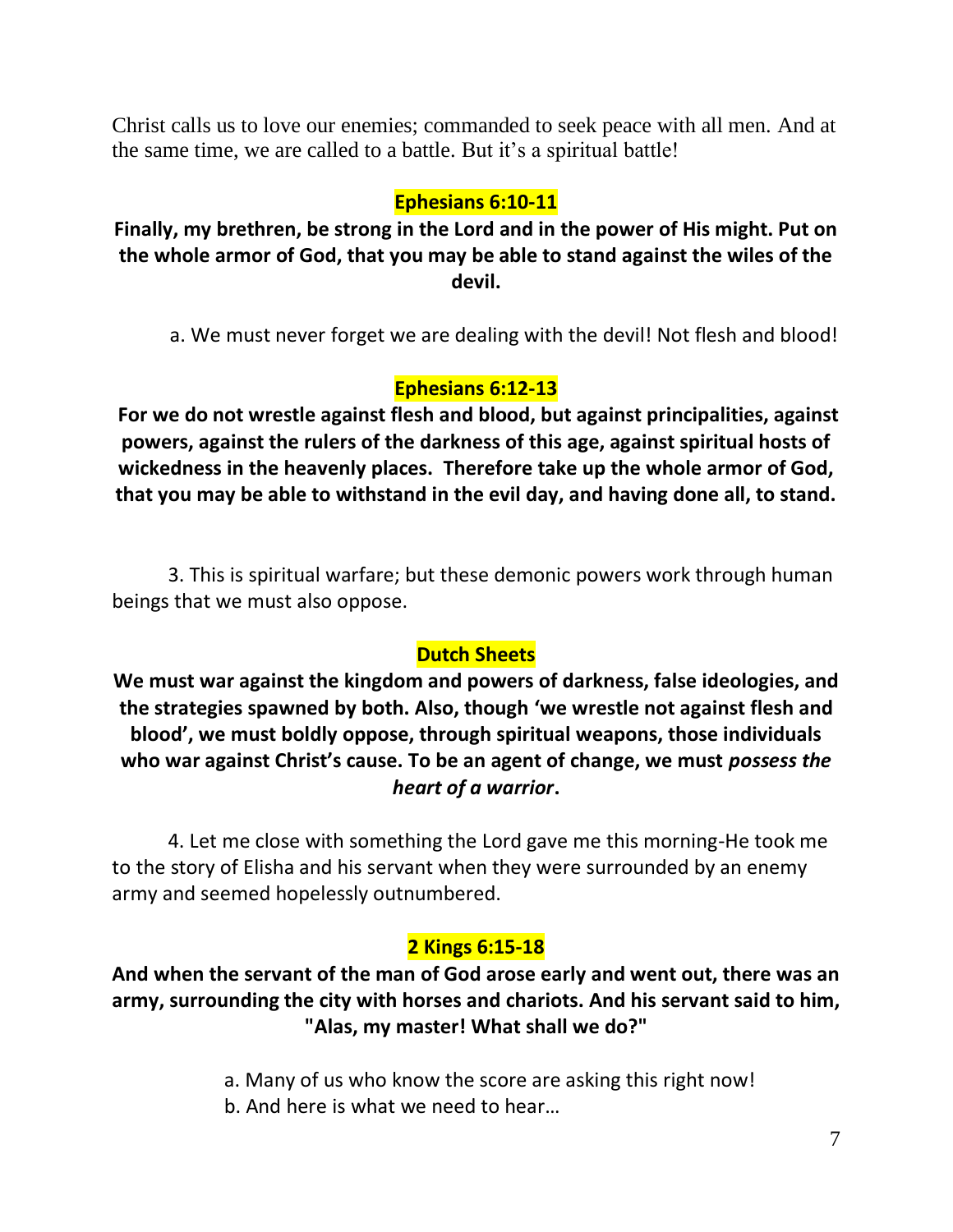### **2 Kings 6:16-17**

**So he answered, "Do not fear, for those who are with us are more than those who are with them." And Elisha prayed, and said, "Lord, I pray, open his eyes that he may see." Then the Lord opened the eyes of the young man, and he saw. And behold, the mountain was full of horses and chariots of fire all around Elisha.** 

## **2 Kings 6:18**

**So when the Syrians came down to him, Elisha prayed to the Lord, and said, "Strike this people, I pray, with blindness." And He struck them with blindness according to the word of Elisha.**

5. Do not fear! There are more with us than with them! Pray!

### **General Michael Flynn**

**The most powerful weapons system known to man is prayer.**

Closing Prayer

**Title**